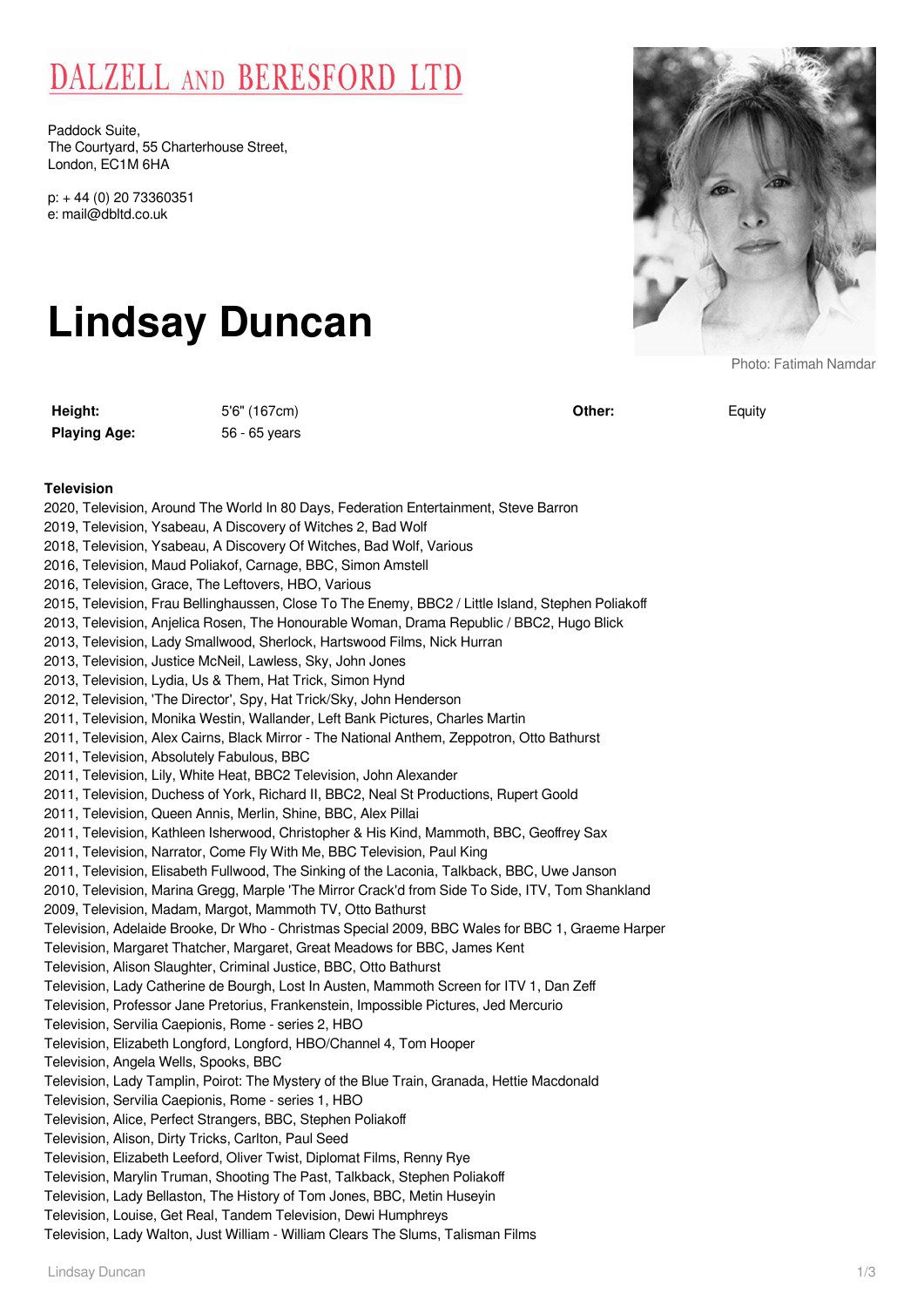Television, Monica, Jake's Progress, Diplomat Films

- Television, Anna, The Rector's Wife, Talisman Films for Channel 4, Giles Foster
- Television, Annie Mayle, A Year in Provence, BBC, David Tucker
- Television, Barbara Douglas, GBH, Channel 4, Robert Young
- Television, Kathy Peachey, Redemption, BBC, Malcolm McKay
- Television, Medea, The Storyteller: Greek Myths, TVS Films, David Garfath
- Television, Helen, Traffik, Picture Partnership, Alastair Reed
- Television, Eirwen, The Childeater, Channel 4

Television, One Upmanship, BBC

#### **Stage**

2014, Stage, Claire, A Delicate Balance, John Golden Theater, Broadway, Pam MacKinnon 2012, Stage, Judith Bliss, Hay Fever, Noel Coward Theatre, Howard Davies Stage, Martha, That Face, Royal Court Theatre/Duke of York's Theatre, Jeremy Herrin Stage, Amanda Prynne, Private Lives, Albery Theatre/Richard Rogers Theater-Broadway, Howard Davies Stage, Laura, Mouth to Mouth, RSC, Royal Court Theatre/Albery Theatre, Ian Rickson Stage, Prue / Rose, The Celebration / The Room, Almeida Theatre / Laguardia Drama Theater - NY Stage, Rebecca, Ashes to Ashes, Gramercy Theatre - NY Stage, Ruth, The Homecoming, NT Lyttelton, Roger Michell Stage, Titania/Hippolyta, A Midsummer Night's Dream, RSC, Adrian Noble Stage, Donny, The Cryptogram, Ambassadors Theatre Stage, Barbara Boyle, Three Hotels, Tricycle Theatre Stage, Berenice-Queen of Palestine, Berenice, NT Cottesloe, Tim Albery Stage, Maggie, Cat On A Hot Tin Roof, NT Lyttelton, Howard Davies Stage, Mistress Ford, The Merry Wives of Windsor, RSC Stratford/Barbican Stage, La Marquise de Merteuil, Les Liaisons Dangereuse, RSC The Other Place/Barbican/Ambassadors/Music Box, Howard Davies Stage, Helen of Troy, Troilus and Cressida, RSC Stratford/Barbican Stage, Nijo/Win, Top Girls, Royal Court Theatre/Jo Papps Public Theater - NY Stage, Princess Natalie of Orange, The Prince of Homburg, NT Cottesloe, John Burgess Stage, Incidents at Tulse Hill, Hampstead Theatre Stage, Belinda, The Provok'd Wife, NT New Theatre-Oxford, Peter Wood Stage, Portia, Julius Caesar, Riverside Studios Stage, Dorcas Frey, Plenty, NT Lyttelton, David Hare Stage, Margaret, The Ordeal of Gilbert Pinfold, Manchester Royal Exchange/Roundhouse Theatre Stage, Lucy, The Rivals, Manchester Royal Exchange Stage, Sally, Zack, Manchester Royal Exchange Stage, Viola, Twelfth Night, Manchester Royal Exchange Stage, Geraldine, What The Butler Saw, Manchester Royal Exchange Stage, Gladys, The Skin of Our Teeth, Manchester Royal Exchange Stage, Daphne Stillington, Present Laughter, Manchester Royal Exchange Stage, Hilary, Comings and Goings, Hampstead Theatre Club Stage, Charlotta/Violette, Don Juan, Hampstead Theatre Club Stage, The Script, Hampstead Theatre Club Stage, Hedda Gabler, Hedda Gabler, Hampstead Theatre Club Stage, Ronnie, Progress, Bush Theatre Stage, Anne, The Deep Blue Sea, Cambridge Theatre Company Stage, Sylvia, The Recruiting Officer, Bristol Old Vic/Edinburgh Festival **Film** 2018, Feature Film, Elisabeth, Blackbird, Millennium Films, Roger Michell 2018, Feature Film, The Therapist, Little Joe, Jessica Hausner 2015, Feature Film, Evelyn Adler, Gifted, Film Nation, Marc Webb 2015, Film, Clementine Churchill, Churchill's Secret, Daybreak Pictures, Charles Sturridge 2014, Feature Film, Helen Kingsley, Alice Through The Looking Glass, Walt Disney, James Bobin 2013, Feature Film, Tabitha, Birdman, Fox Searchlight, Alejandro Gonzalez Inarritu 2012, Film, Meg, Le Weekend, Film4, Roger Michell 2012, Film, 'Mum', About Time, Working Title Films, Richard Curtis 2011, Film, Elaine, Last Passenger, NDFI, Omid Nooshin Film, Helen Kingsley, Alice in Wonderland, Bandersnatch Films, Tim Burton Film, Rose Harbinson, Starter for Ten, HBO Films, Tom Vaughan Film, Audrey Pretty, The Queen of Sheba's Pearls, Randon Harvest, Colin Nutley Film, May Brogan, Afterlife, Gabriel Films, Alison Peebles Film, Katherine, Under The Tuscan Sun, Tatiale Films, Audrey Wells Film, Lady Bertram/Mrs Price, Mansfield Park, Miramax, Patricia Rozema